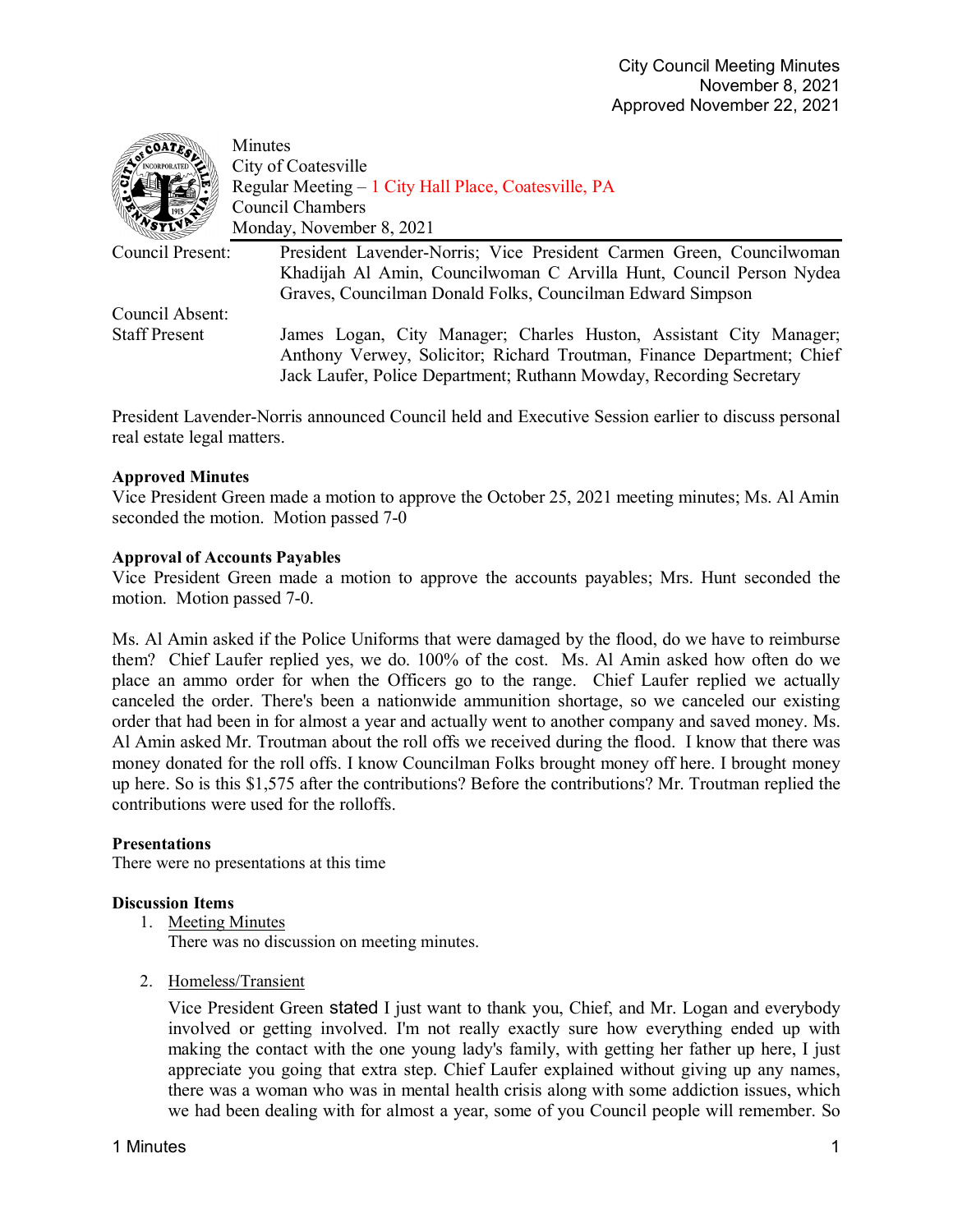we were finally able to Lieutenant Ollis back there, myself, and Street Outreach, and Khadijah, helping with contacts, we were finally able to be working with the County in getting ahold of the father down in Florida. We were able to get him up from Florida, they're originally from this area. Her brother lives in this area still. And between the father, the brother, the County and us, we were able to get her, hopefully the help that she needs to maybe get back on a more even keel, where she maybe won't necessarily remain homeless. So that's what we were able to get accomplished. And it wasn't easy, but we kept at it. So thank you for all the assistance from everybody.

### **Citizens Hearings – Regular Action Items Only (3 Minutes)**

There were no citizens comments on regular action items at this time.

Vice President Green made a motion to close citizens hearings on regular action items only; Mrs. Hunt seconded the motion. Motion passed 7-0.

#### **Regular Action Items**

There were no action items at this time.

Ms. Al Amin made a motion to close action items; Vice President Green seconded the motion. Motion passed 7-0.

#### **Reports**

1. Solicitor

Mr. Verwey announced since our last meeting I worked on real estate matters on behalf of the City related to a number of different properties. I also handled a number of land development issues related to the flats, worked on land development issues related to the DEPG, property, and I worked with RDA on matters related to potential sale of real estate.

2. Assistant City Manager

Mr. Huston announced this is just a management report tonight. We've been starting off with COVID. I actually have some good news, the County has dropped from the high level to the substantial. We dropped from over 100 down to actually around 88.8, so it's actually very good, so we've seen some improvement in the County. Coatesville School District has dropped the number three to number four in cases around the school district, that's also good news for our area. Vaccinations are running well, and the number of positives is actually dropping off around the County as well. So positive news for the COVID report for this meeting and how the results are going. So hopefully this trend continues and we can probably get out of some things soon through the overall COVID restrictions. We are still going to have masks in the City through our office of 8:30 to five o'clock in the afternoon. So we'll keep that going.

On the Public Works side, it's been a relatively quiet couple of weeks. We are still looking for a staff position for Public Works to work outside during the wintertime and join the staff there. For Codes, it's also been relatively quiet, but we are also again still looking for two part-time positions for the Quality of Life. Both those positions, Public Work and Codes are listed on the Coatesville's website and there also out here in some other sites if you want to just search for Coatesville jobs. So we are still trying to fill, basically three positions in the City for Codes and Public Works. If you know anybody, please forward them in. We're looking for applications at any time, so that will be very helpful to us.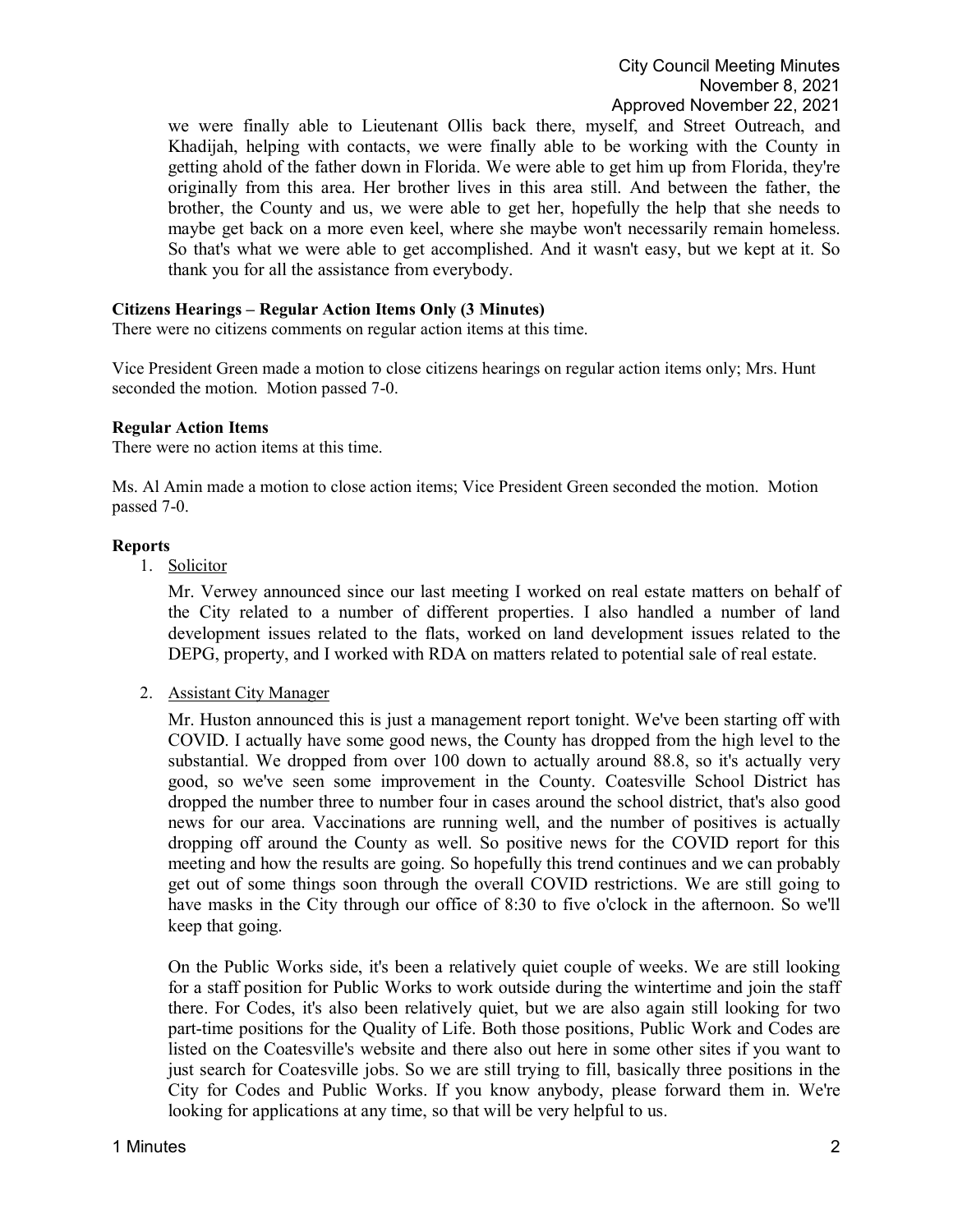Some things going on around the City. We just had a very successful summer, Sounds of Summer Music Series. There is a recap of them on Vimeo. It's https/vimeo.com.640093374, sorry that's the web number, but you can actually see some of the highlights from the Sounds of Summer there. Coming up on December 11th, we have the Pavilion of Trees. And that'll be sponsored by our friends at Elite Therapy, who will again, present the Winter Wonderland on Gateway Park, like I said, the 11th, it will be called Light the Night, the annual tradition of tree lighting, but this year we'll have a twist of having trees being sponsored and you can vote for the tree you find the best with the money going to a non-profit of choice. So that'll be December 11th, and that'll be in the evening for the lighting. The votes are being taken from December 6th until the 11th. And you can find the ability to vote on the christmasincoatesville.com/pavillionoftrees. A couple other things going on. Holiday Pop Up and Shop begins the week of Thanksgiving, 11-27. We'll run three consecutive weeks through December 12th, Saturdays and Sundays from 4:00 to 8:00 PM, and we'll be using the old Army/Navy store on Lincoln Highway or some of you may now know as the headquarters for the race, the Grand Prix. December 4th, we talked about this, is the Christmas parade, that'll be Saturday the 4th in the morning. And just for those of you who may come into the City Hall Office, this Thursday is Veteran's Day and the offices will be closed on Thursday for remembrance of Veteran's Day.

# 3. City Manager

Mr. Logan wished everyone o good evening. In terms of a couple of updates, on Friday, ECON Partners, they are our grant writing partner, they confirmed submission of a \$2 million application to PennDOT for Multi-Modal Transportation Fund Grant for our parking facility. This particular grant application goes towards the capital staff, other parking garage. We are trying to get to \$11 million for that particular facility. We'll circle back with all of our stakeholders this month to secure fresh letters of support. In the past, we have received letters of support from our local government officials, both on the County level and the state level. Coleen Terry, who is the grant writer, and I will be soliciting for those letters of support. Hopefully, next year will be the year that we'll be able to get all of the money for the Train Station Parking Garage, and again, Coleen has been doing wonderful work with the City as well as RDA to make those particular applications happen. In addition to that, ECON Partners is going to be working with the City of Coatesville to seek stormwater management funding. A week ago, we had the pleasure of meeting with FEMA. Chip, myself, Coleen, and our City engineer. We met with the FEMA representative to talk about funding for our stormwater management system as well as our infrastructure. This is probably going to be a little bit more of a lengthy process, because it's a series of applications and requests and they will be looking for cost estimates to what we may feel or think it will cost to repair some of our infrastructure here in the City. So, we will have one letter of intent that we will be submitting on November 19th, and we have already sent out to all of our officials, a preliminary report, I think all Council members, I did send that report to you as well. So again, we hope to keep the needle moving on any type of funding opportunities that the City can benefit from regarding FEMA, PEMA, as well as County grants. We're waiting for the County to release the RFP for some local vendors that we can also go towards repairing our infrastructure here in the City.

The other item, last Friday, I attended, along with three of our Council members, a municipal luncheon. That municipal luncheon is designed for about 13 to 14 municipalities to give reports and updates on what's going on in their municipalities. And it was nice to see my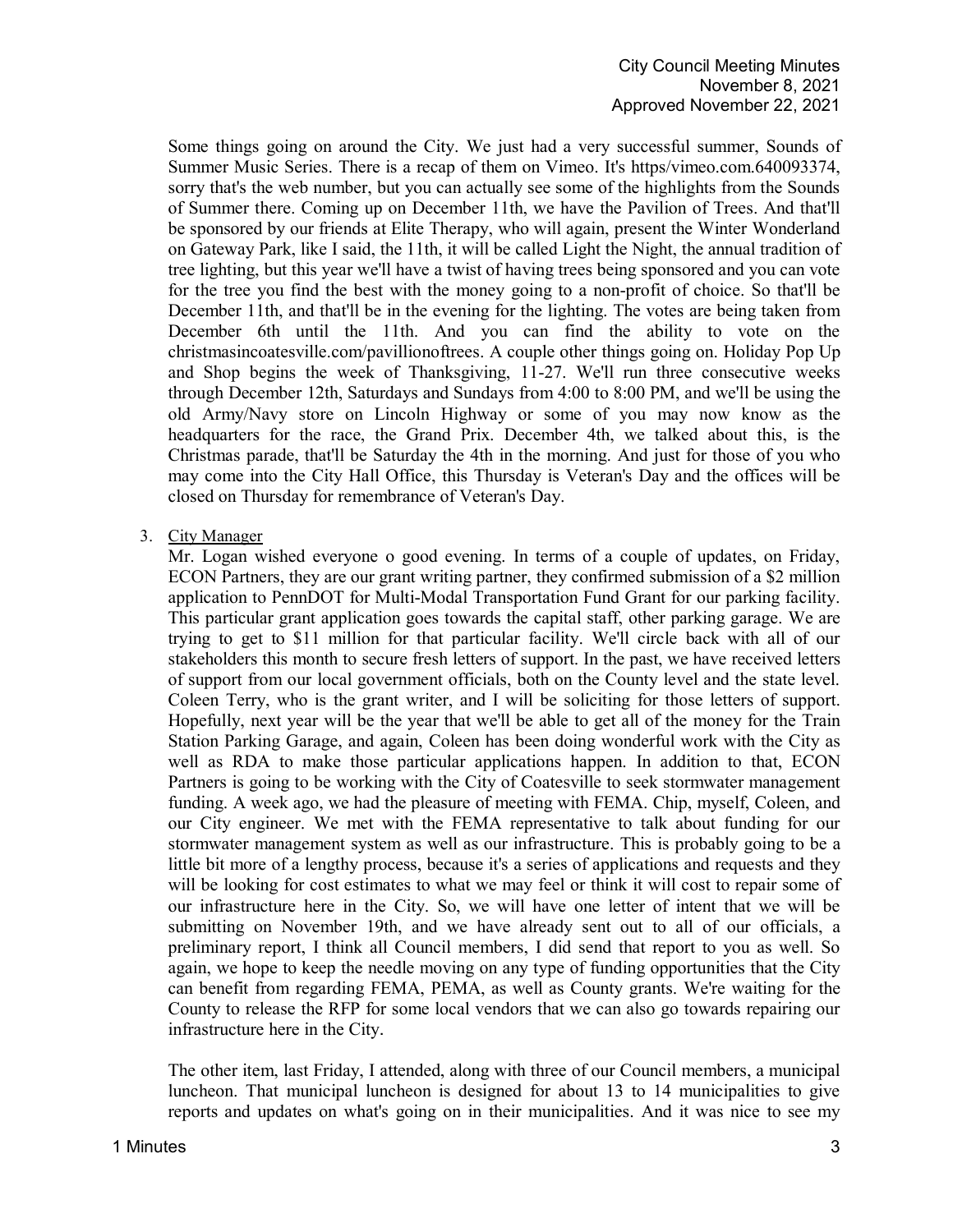# City Council Meeting Minutes November 8, 2021 Approved November 22, 2021

colleagues and other cities and townships moving forward on their projects, as well as the changes that are going on in municipalities. And we had an opportunity to share with the audience what's going on here in Coatesville. I didn't get a chance to share with everyone all of the projects, because we had a time limit and the City of Coatesville has more than 17 development projects and City improvements in the works. I did say 17. So, I'm just going to rattle off a few just to keep you guys abreast of what's going on. Starting with the first one, current projects in the que for the City of Coatesville include a \$65 million Train and Commuter Station project, which a few of you attended the groundbreaking ceremony a couple of weeks ago. That is going to be a state-of-the-art ADA compliant Train Station between 3<sup>rd</sup> and 4<sup>th</sup> and Fleetwood. We're very excited about that. Amtrak have been tremendous partners in helping us bring that to fruition. In addition to that, there's a \$45 million plus National Sports and Entertainment Center, which you all know will be coming to the City of Coatesville on the Flats parcel. We're moving forward, working with the RDA and the development team on that particular project. We're looking to see a shovel in the ground sometime next year. These, just want to put a little note there, these are developing projects, so there is no firm construction end dates. Anything can happen. There're permits, there's soil samples and things like that'll take place, but that is on target for completion, I think it's 2024, if I'm not mistaken.

The 30 and 82 realignment is coming to completion. Of course, that's to improve the traffic flow and pedestrian walkway at the midway part of town. Abdala Park, next year, we hope to see the Outdoor Fitness Center be installed. In addition to that, we have other activities that are going on. I'm looking out in the audience here at Mr. Ajine Livingston, who has already brought to some of our Parks new initiatives working with our residents. Ajine, we appreciate that. He started the Sundays in the Park, which has been a tremendous success with young kids and I understand that you're going to be doing some more activities, hopefully before the winter stars, so thank you.

There is a new grocery store that's slated to go into downtown district. Chip is working with the new owners on that. We also have approximately 100,000 square feet of available retail and commercial space that's going to be realized over the next five years. If you put numbers to that, folks, that is a tremendous shot in the arm for the City, to have that much retail square footage occupied here in the City of Coatesville. We hope to see job creations from some of those projects. I see Sue Springsteen in the audience. I think Sue has already initiated more than 60 employees in your building and hopefully we'll see more, maybe 100 by the end of 2022. But these are projects and opportunities for growth here in the community. We also have at least three restaurants that are coming into the City. We have Park Improvements and we also have Streetscape Improvements. And again, the City is changing. It's growing, we're very excited about it.

Just a little data, if you search datausa, it will show you that in 2019, the City realized 19.42 decline in our poverty rate, so we are making a dent in that. Coatesville, for many, many years, has been known to have one of the highest poverty rates in the County if not the state. So, we are making a dent in that. And what that means is people are getting out and getting work, and that also means that people are taking advantage of the opportunities for the firsttime home buyer programs, programs like MCDC is putting out along with Habitat for Humanity. So, we're very excited to hear those numbers.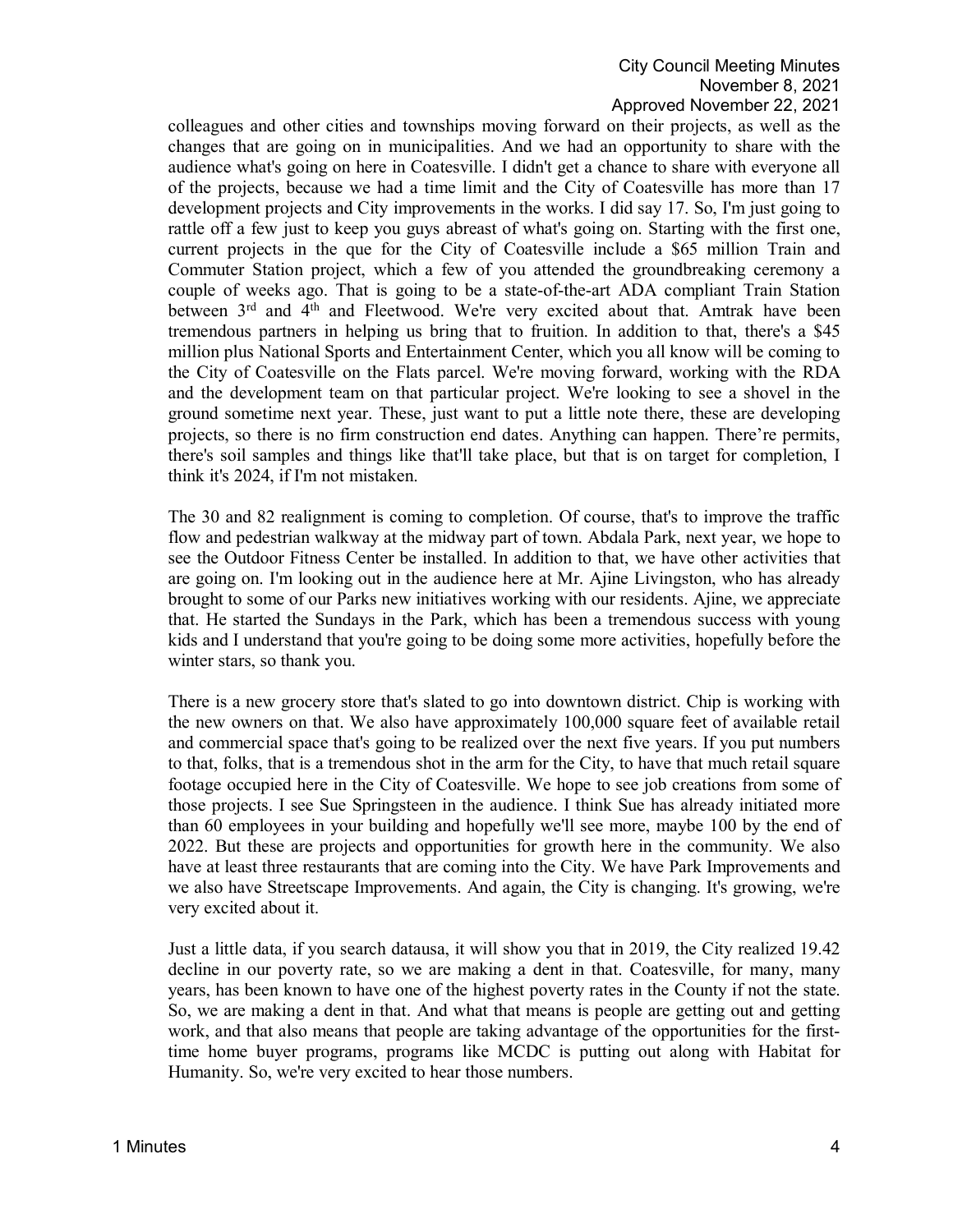In addition to that, Coatesville earned income tax collection improved 7.6% in 2020 from 7.1% in 2019, another indicator of a growing workforce. The median household income and property value continues to rise by 14.4% and by 4.8% un-respectively in 2018. So again, the City is experiencing rise in home values and assessment trends. So again, lots going on, lots to be proud of for the City of Coatesville, and we just hope we can continue to improve and move forward in the coming years. I think on the community update side, Chip mentioned the Pop Up to Shop

### 4. Police Department

Chief Laufer announced that included in your packet tonight is the full statistical breakdown for the month of October, but just a couple highlights, we were at 1,748 calls for service through the Chester County 911 Center. That was just slightly up from September, which was 1,741, so remaining constant with the trend we had pretty much through June until this October, not varying very much. We also had a total of 2,584 calls for service between combining 911 center and our communications desk from the City for October.

And just a couple highlights, three Narcan saves, six car seat and installations, with the six car seats provided through the PA Injury Prevention Program. We also continued our involvement in the District Attorney's Task Force on raising justice, now called Pack 19320. We had another Zoom meeting this past month, which was quite productive and really has us headed in a good direction. We also participated in the Youth Aid Panel, or YAP planning, training and coordination, Corporal Antonucci has taken the lead on that partnering with the District Attorney's office. We are excited to look forward to January being the first month where we'll being up and running with our Youth Aid Panel and have our first cases in front of the Youth Aid Panel in January. And that panel, we've reserved the Council chambers here for the second Tuesday of each month where the Youth Aid panel will meet and any cases that have risen in the month prior will be heard by the panel, so we're excited about that. Other Officer involvement, with the business district, we had our Domestic Violence Center of Chester County Purple Ribbon Campaign, which we participated in for the month of October, placing purple ribbons for Domestic Violence Awareness on Lincoln Highway. We also were involved in the month October in Operation Safe Stop with the school district and the school district buses. We had Officers on the buses and following the buses looking of any violations that might be observed with regard to safety involving our school buses and bus stops and passing school buses when the warning signals are out.

DEA Prescription Drug Take Back Initiate nationwide was on October 23rd, locally here we collected approximately 100 pounds of discarded medication and prescription meds, and even nondisclosure-prescription meds, over the counter. That was a combination pretty much for 19320, just different Police departments that have collection boxes. Lieutenant Ollis coordinates that program. We become the central reception site for all the drugs for National DEA Take Back event, so we had about 500 pounds here in Coatesville combined and it was turned over to the DEA for destruction.

Also, Officer involvement in Chester County Youth Center programming, our Officer in the hot seat program, Corporal Antonucci was down, we're more commonly thought of as the Juvenile Detention Center, but it's referred to now as the Chester County Youth Center Programming, and he was in the hot seat there with those juveniles that are in that program and answered questions and was there to try to develop a rapport with those juveniles that are in the program, so hopefully that was successful. Also, we were at the CYI's Fall Fest at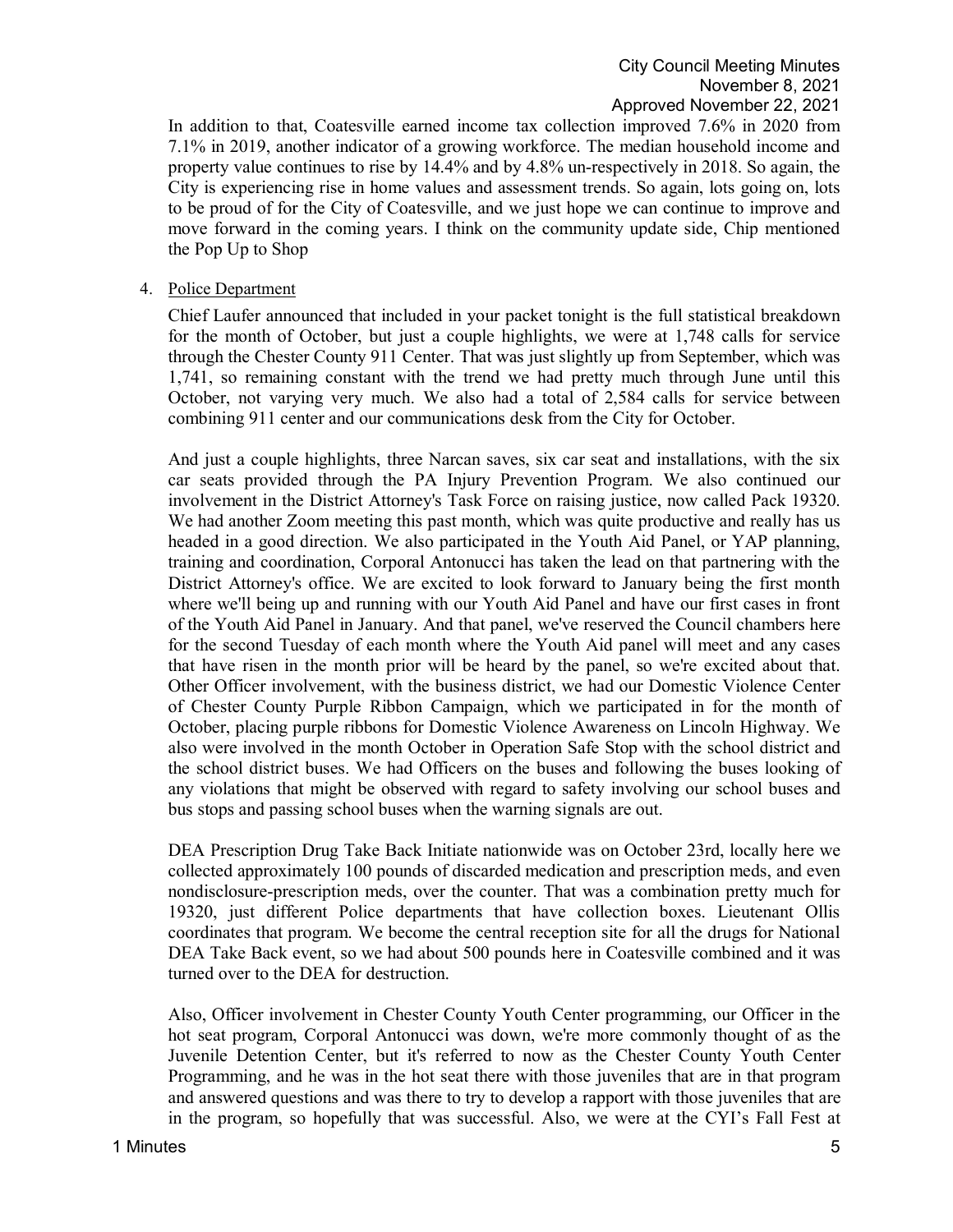Abdala Park for recognizing the fall festival, or Halloween, for those that observe the Halloween holiday. We had a table and multiple Officers stopped by and had a good time with the kids, and some great costumes.

Officer Nick Thornburg, who was one of the five Officers who we had given conditional offers of employment to, about two months ago, I guess it was, so we lost one Officer due to background investigation, so we were down to four, and Nick is the first of the four to pass his background investigation, his physical, his psychological exams, and was sworn in before Judge Hines, and started his field training this week. So that's the first of, hopefully four that we will bring on board over the next couple months.

President Lavender-Norris asked with regard to our Officer, the incident in Turkey Hill, how's that going? How is he? Chief Laufer replied Officer Bill Cahill, who was one of our part-time Officers, you may remember he was introduced before Council. He had retired from Westtown after 30 plus years with them and came to us as a part-time Officer, he was involved in the incident that Madame President's referring to where he was stabbed multiple times at Turkey Hill North up on 82 and 340. He has been out on job-related disability. He wants to come back. He's got some permanent nerve damage, which is affecting his eye and also a couple other issues that he's working through, but his spirits are up and he wants to come back and continue his work with the City, so we're hopeful that those medical issues will be resolved and he'll be able to return to duty.

# **Citizens Hearings Non-Agenda Items Only (3 Minutes)**

### Dennis Dantzler

Ms. Dudley thanked everyone and wished everyone a good evening. I represent Andre's Jazz Café. We are here before you regarding our request to ratify the parking ordinance, article 13, and allow us to use load and unload signs in front of our establishment. We all know and realize that there is a huge parking challenge in the City revitalization area. We all believe that the safety of everyone that lives within our City is of the utmost importance. We also know that there is a parking study that's going to be forthcoming to determine the City's parking status and offer suggestions and ideas. And we don't know how long it's going to be, it could be a couple of years, so in the interim we're making our position so that until this new parking spec is complete, we will be able to place signs in front of our two establishments. The one location is 236 East Lincoln Highway, Andres Jazz Café and our adjacent building 230. We're asking that we have the signage posted in those two locations, which will allow our patrons to enter in and depart safely. We're going to be offering valet parking for those who wish to take advantage of it, but in order to make that successful and safe, we need to have the two spots so that they can pull in and pull out. And then we're also asking that if it's approved, that we would be able to place our valet parking sign, Dennis has an example of what that could look like. We haven't picked out signage yet, of course, everything will be based on what you all decide. We basically looked under article 13 as it pertains to off street loading alternatives and we hope that you will consider our request to grant us the opportunity to utilize these two parking spaces during hours of operation. We realize that you do have metered parking there. And right now, the meter only goes up until six o'clock and actually we're looking to extend that, so once you extend and enforce the time period, we would then pay those fees at that time as well.

Ms. Al Amin made a motion to close citizens hearings on non-agenda items; Vice President Green seconded the motion. Motion passed 7-0.

### **Special Events**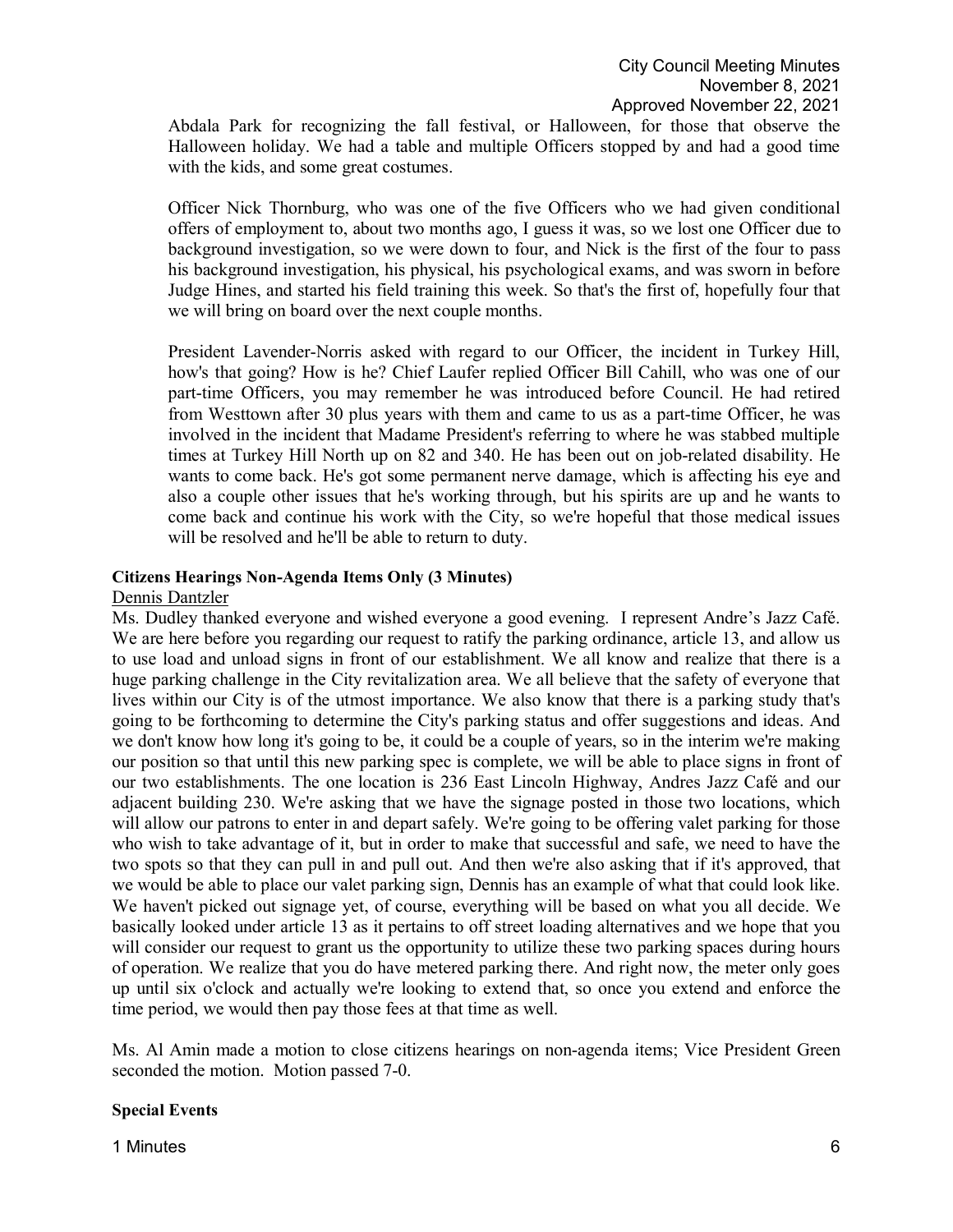There were no special events at this time.

### **Council Comments**

Mr. Simpson stated I understand people are in a hurry to get out here tonight, but thank you everybody for coming out. That's it. Thank you.

Mr. Folks thanked everybody for coming out. And once again, thank the residents of the second ward for putting me back here another term. I guess I'm going to have to ride it out and keep doing what I'm doing for this City. I believe this City is moving in the right direction. I believe that it feels good to be part of it, to help somebody, that's all I'm here for. I'm a volunteer. I love the City. My heart's in this City. If I can promote somebody's business, or pick up a piece of trash, that's what I'm going to do. I'd like to congratulate Justin back there. He had a ribbon cutting last month for Valley Creek Productions. Congratulations on your business and congratulations on the chamber, for being the mayor. So, thank you. And I hope you stick around for a long time. We like your presence in this City. Thank you. Enjoy everybody. Thank you.

Mrs. Hunt wished everyone a good evening as well. Thank you for coming out and hanging out with us again tonight. Again, I wanted to thank our staff, the leadership of the staff. And I want to take time to congratulate our colleagues that won your elections on Tuesday night, as well as Mr. Verwey, we thank you for the service that you've given. And to my colleagues, I'm just glad that you're back and we'll continue to work together to move the City forward. Everybody have a good night, be safe. And to Mr. Dantzler, we thank you for what you're doing for downtown. And I want you to understand too, I know you guys were looking like when we were taking that vote, we weren't voting on what you presented. We had to vote to close the citizen action. So, I saw you looking like, "What are they voting on?" Hang in there. All right. Have a good night.

Councilperson Graves thanked everyone for coming, to everybody who's at home watching on YouTube. I want to say congratulations to our re-elected Council members, our newly elected Council members, and also our newly elected Court of Common Pleas Judge. And other than that, blessed, if you feel that, if not, good vibes and good night.

Ms. Al Amin thanked everybody for coming. I do want to congratulate all of my colleagues that won reelection and the new member of Council that will be joining us in January. Mr. Verwey, congratulations in your new endeavor of being one of our next upcoming Court of Common Pleas Judge in Westchester. I'd like to give a special shout out to the Chief. I reached out to the Chief over the weekend for a young lady that appeared to be troubled and wanted to attempt suicide. And so, I texted Chief and he got right on it and was able to make contact, so Chief, thank you and please extend my gratitude to the Officer that actually went and spoke with her and I just hope everybody has a great night. The First 48 is on tonight. Ed Simpson was talking about me. It's not the Eagles tonight, it's me.

Vice President Green thanked everyone for coming out tonight. I'm so grateful to the residents of the fourth ward who voted me back in for another four years, and I'm just blessed by that. And I just want to thank all of my colleagues on their election results. We have a lot of work going on in the City. Mr. Logan presented us well at that luncheon from my understanding. And he had pages and pages of revitalization in Coatesville, which is so amazing. Dennis and Bridget, you guys are a part of that and we thank you for the opportunity to open up a new business in the City of Coatesville. I know coming to that podium and trying to get your stuff out in three minutes is not a long time, but you got it all out. We are looking forward to you opening Andres. I can't wait. I don't know who